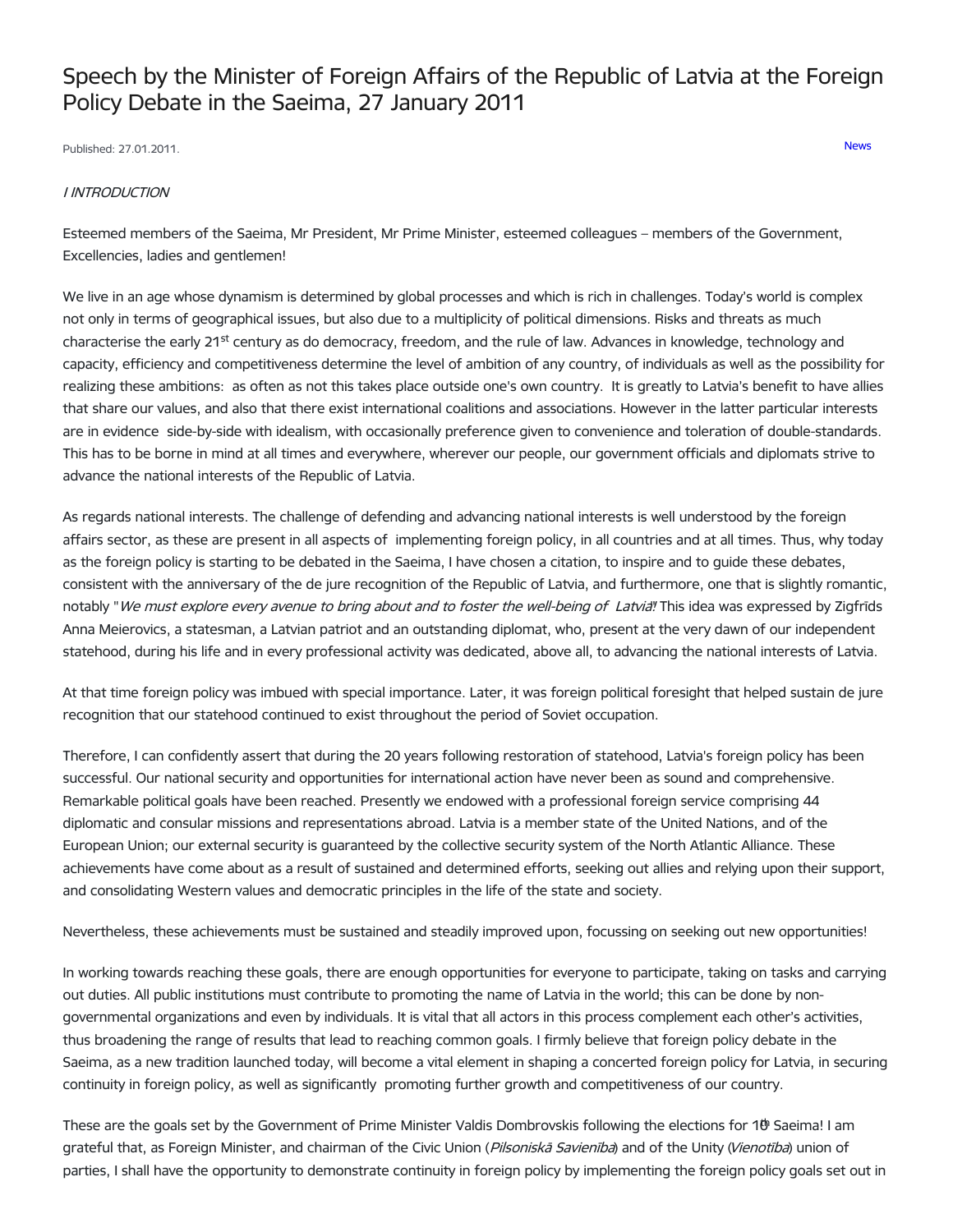the Government Declaration. In international relations Latvia will respect and reinforce the interests and western values of Europe, will contribute to strengthening peace, security and sustainable development. We shall facilitate solidarity and mutual respect among nations, strengthen free trade, reduce poverty and protect human rights not only in our own country but also elsewhere in the world. Latvia has pledged to comply fully with international law and this commitment will remain in future the foundation for Latvia's foreign policy.

Ladies and gentlemen,

We must be able not only to talk about abstract well-being, as Meierovics did in his time, but also to carry out practical duties as best we can, notably duties that comprise the daily work of Latvian Foreign Service personnel. And this is by no means an easy feat.

In particular, when shaping Latvia's foreign policy as regards time and extent, the outcome is influenced by limited means at our disposal vis-à-vis to impact processes that are determined by global, regional, or cultural and historical factors:

1. Currently, changes are taking place with respect to how political, financial, economic, and military issues influence global developments. In many cases, these changes have only indirectly impacted us. But for how long will this be so?! ...

2. The availability of resources, an educated workforce, and a business-friendly and innovative environment are fundamental factors in the intense struggle for competitive advantage.

3. The interests of Latvian entrepreneurs are increasingly related to non-traditional markets.

4. A growing number of residents of Latvia have taken direct contact with countries near and far, and are leaving Latvia.

Latvia's foreign policy was successful at a time when internal changes in our country successful. Thus, for instance, in an effort to overcome the economic crisis, the government chose a path based on co-operation with the International Monetary Fund and the European Commission. This choice can be variously evaluated, but based on a show of determination by Prime Minister Valdis Dombrovskis, we have earned the reputation of being a country which overcomes difficulties, and is able to implement the necessary reforms. The international community has developed a new trust in our country; the international community has appreciated Latvia's determination in taking difficult decisions. This has enhanced the self confidence of our foreign service; the world takes us seriously, listens to us, and we are able to attract resources that are sorely needed for development of the state of Latvia.

# II GLOBAL DYNAMICS

Several weeks ago, acting in my capacity as Foreign Minister, I received an agitated telephone call from the manager of a Latvian tourist company who asked for assistance to our tourists stranded in Patagonia. They had become hostage to a political disagreement between the Chilean government and the people of that country. On the very same day, a minister from a certain country complained that he had been disappointed with the quality of the famous Latvian sprats. During the same week, the Foreign Ministry was subjected to unjustified criticism for the successful handling of the hostage crisis in Sudan. These examples graphically demonstrate that events taking place thousands of kilometres away, at any moment may become the source of pride or disappointment for a private individual, a businessman, or a politician in Latvia.

The principal mission of the foreign policy of Latvia is adapting global possibilities anywhere in the world to the needs of the citizens of this country; providing support to the residents of this country, representation of national interests, and issuing warnings of possible risks.

### Ladies and gentlemen,

The world will never be like we used to know it before. However, we have not yet experienced either a standstill of the wheel of history, nor a complete renunciation by European countries of their national interests. On the contrary. We are witnesses to the creation of a new world order – of a multi-polar world. This world has seen a global economic crisis that has not had the same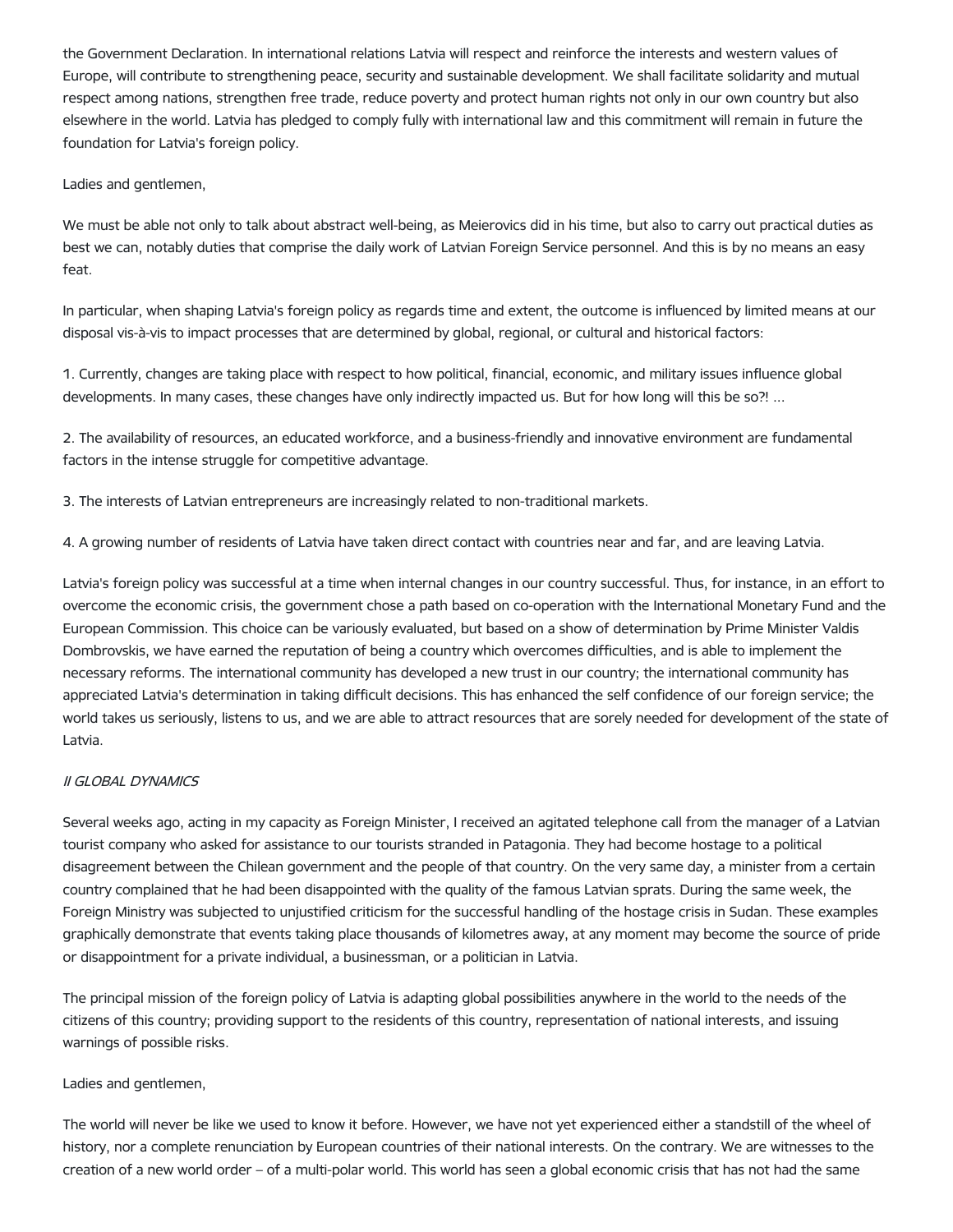impact on all countries. Therefore, countermeasures and specific remedial actions differ. New global economic structures, for instance, the G20 countries, have become increasingly more visible in determining development trends. Avenues are being explored of securing fair competition under free market conditions, or among companies established within state capitalism. The capability of the Western world for exporting democracy across the globe is shrinking.

The threat of large scale classical military conflicts does not exist; however, the number of regional conflicts and humanitarian disasters is on the rise, and their potential for negative consequences is increasing. A broad capacity of crisis management and also a broad scale co-operation is required in order to reduce asymmetrical threats in the 21<sup>st</sup> century. The Latvia foreign affairs service takes an active part in shaping such instruments, also ensuring the Northern Distribution Route through the Riga harbour for delivery of NATO cargoes to Afghanistan. When seeking countermeasures to threats, the adoption of the new NATO Strategic Concept at the Lisbon Summit should be highlighted: this has led to renewed trust in collective security and in Article 5 of the Treaty of Washington, which is the principal guarantee of Latvia's external security.

In the context of strategic security, the importance of the so-called 'reset' policy in US-Russia relations should be particularly emphasised. This policy has increased the security of countries in the Euro-Atlantic space. I am satisfied that during the Lisbon Summit I was among those few foreign ministers who urged the US Congress to ratify the US-Russia Strategic Arms Reduction Treaty, START II. This initiative played a major role in the process of ratifying this the Treaty by the United States. I am convinced that Latvia has derived obvious benefits from the improvement in the climate of relations between the West and Russia, and is interested in elaboration of this policy.

New opportunities have arisen now that the European Union functions on a legal basis amended by the Lisbon Treaty: European foreign policy has acquired a new potent tool – the European External Action Service. The EU has gained a more focused outlook on international politics and has been able to formulate a common foreign policy both in relations with strategic partners and on global co-operation issues.

# III THE MOST SIGNIFICANT EVENTS IN THE FOREIGN POLICY OF LATVIA IN 2010.

# Ladies and gentlemen,

Disregarding the fact that in the course of recent years, the Foreign Ministry has operated under conditions of considerably reduced human, material, and financial resources, I believe that the state interests abroad are being successfully addressed. Latvia has consistently made use of the opportunities opened up by the Lisbon Treaty and foreign policy co-ordination in an EU framework. The fact that last year the Embassy of Latvia in Tashkent, at the request from the EU Presidency, acted as a local EU presidency in Uzbekistan, testifies to respect for our country. We have successfully represented the common NATO policy in Georgia. This year, this responsibility has been entrusted to Latvia in Uzbekistan.

It is worth mentioning that in 2010 Latvia successfully chaired the Baltic Council of Ministers and co-ordinated Baltic-Nordic cooperation. On Latvia's initiative, a joint report was drafted and approved providing recommendations to the Baltic and Nordic governments for enhancing co-operation in the region. A Latvia-Estonia Future Co-operation Report was produced and approved that included specific recommendations on how both neighbouring countries could be brought closer together. Agreement has been reached, and drafting of a similar Future Co-operation Report with Lithuania has begun.

I would like to emphasise that the Foreign Ministry actively participates in the preparation of visits by senior state officials and in these missions. I would like to highlight, in particular, the successful visit of the President of Latvia to Russia, the visits to Latvia by the Chancellor of Germany and the President of Poland.

This has developed confidence in a successful foreign policy of Latvia also for the year 2011.

### IV FOREIGN POLICY PRIORITIES AND TASKS

What are the priorities of Latvia's foreign policy?

FIRST: Sustaining the image of Latvia as a trustworthy partner for co-operation in the European Union and in the Euro-Atlantic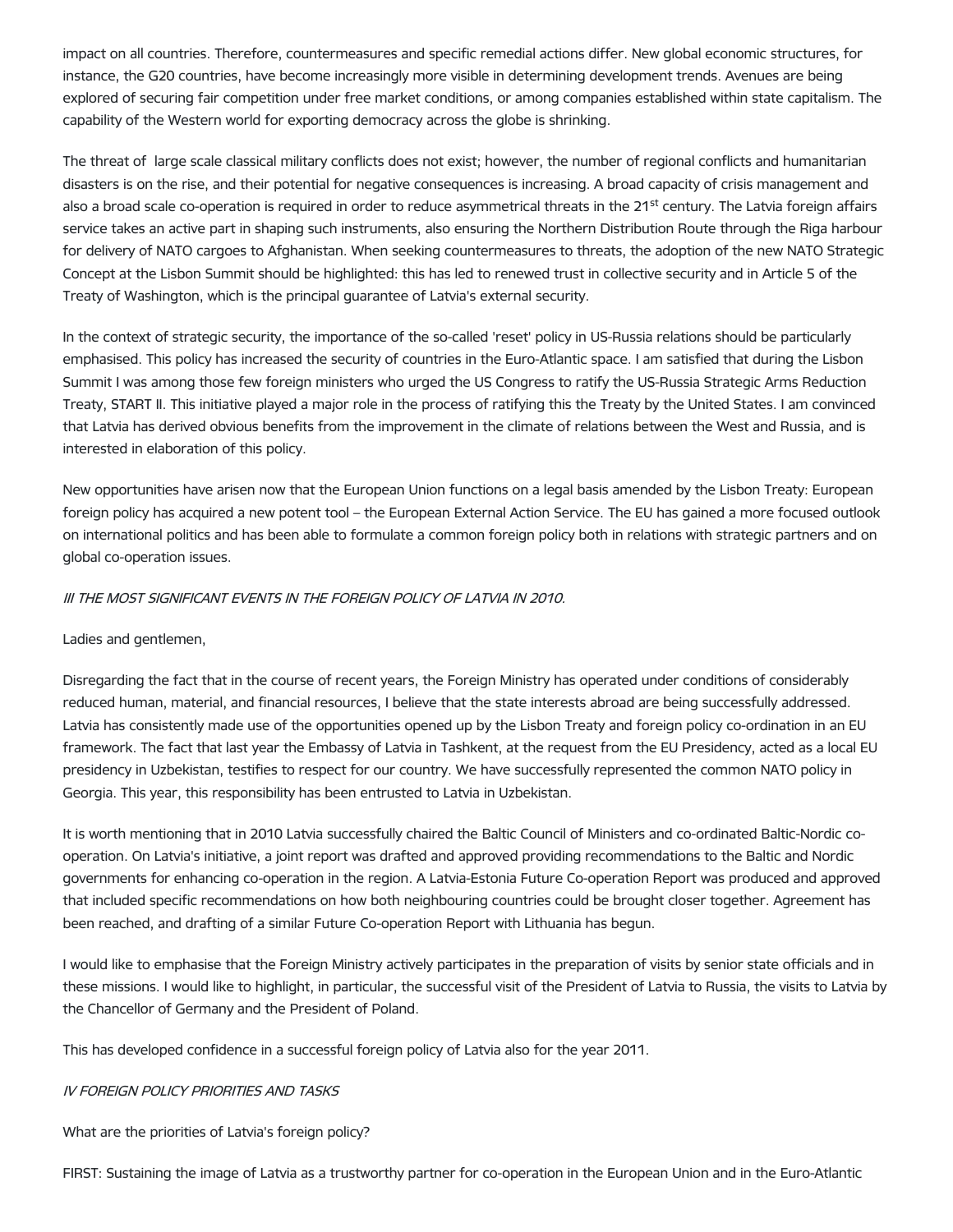space.

SECOND: Enhancement of a system for support to the external economic operations of entrepreneurs that would meet the needs of modern-day Latvia.

THIRD: Provide quality support to Latvian nationals throughout the world.

When looking at the first priority, we must speak about the need to strengthen the Collective Security system.

Following the Lisbon Summit, NATO as a military alliance will retain its central position in the security of our country. In view of this, the duty of Latvia is to contribute to infusing the new strategic concept of NATO with specific elements.

Additionally, in future Latvia will confirm that is not only a passive beneficiary of international collective security arrangements. This concerns a foreseeable and responsible participation of Latvia's military in the UN-supported mission [\[1\]](#page-7-0) of NATO forces in Afghanistan (ISAF). The consolidation of Latvia's budget for 2011 must not jeopardise Latvia's participation in the ISAF mission. Only when we ourselves apply NATO *modus operandi* principle on the ground in Afghanistan, we have a moral right to expect that NATO aircraft will take stand guard on the inviolability of Latvia's airspace, that we would receive a decisive NATO support in case of a crisis, a threat.

Frequent calls, based on a short-sighted view of foreign-political interests, have been heard to cut funding and to withdraw Latvian soldiers from Afghanistan. I can assert that such actions would considerably damage not just the international prestige of our country.

There is no doubt that this year an assessment has to be made of Latvia's participation in the mission to Afghanistan. In my opinion, this review will substantiate a gradual shift of emphasis on engagement by the military to civilian assistance within joint projects in Afghanistan.

At the same time, I would like to emphasise the need for closer co-operation between NATO and the EU. Latvia is interested in securing a conventional weapons balance in Europe. To this end, Latvia's continued participation is required in negotiations on the further development of conventional arms control in Europe.

# Latvia in the context of the foreign policy of the European Union

More than a year has passed since the Lisbon Treaty entered into effect. During this time, the EU High Representative Catherine Ashton has been carrying out her duties. During foreign ministers' discussions in Brussels, we have spent long hours debating the strategic role of the European Union on the global stage. Each of us is aware that Europe will be an influential global player only if we are able to speak with one voice.

Our contribution to the formation of a common position comprises expertise and knowledge we can offer about countries involved in the Eastern Partnership, i.e. Russia, and Central Asian countries. By strengthening our analytical capacity and embassies in the region's countries we shall become significant players in European Union scale discussions.

At the European Union level we have acquired a new instrument which still has an unexplored potential – the European External Action Service. For relatively small diplomatic services, which, in terms of numbers, definitely is the case of the Latvia diplomatic service, this is both an opportunity and a challenge! It is an opportunity to send diplomats to work for a strong international institution. It is a challenge – to grant extended leaves of absence to our best diplomats

Of course, support to our diplomats in applying for positions at the European External Action Service is, and will remain a priority of our work also in 2011.

## Development co-operation policy.

Unfortunately, development co-operation policy has been undeservedly neglected and relies, for the most part, on initiatives of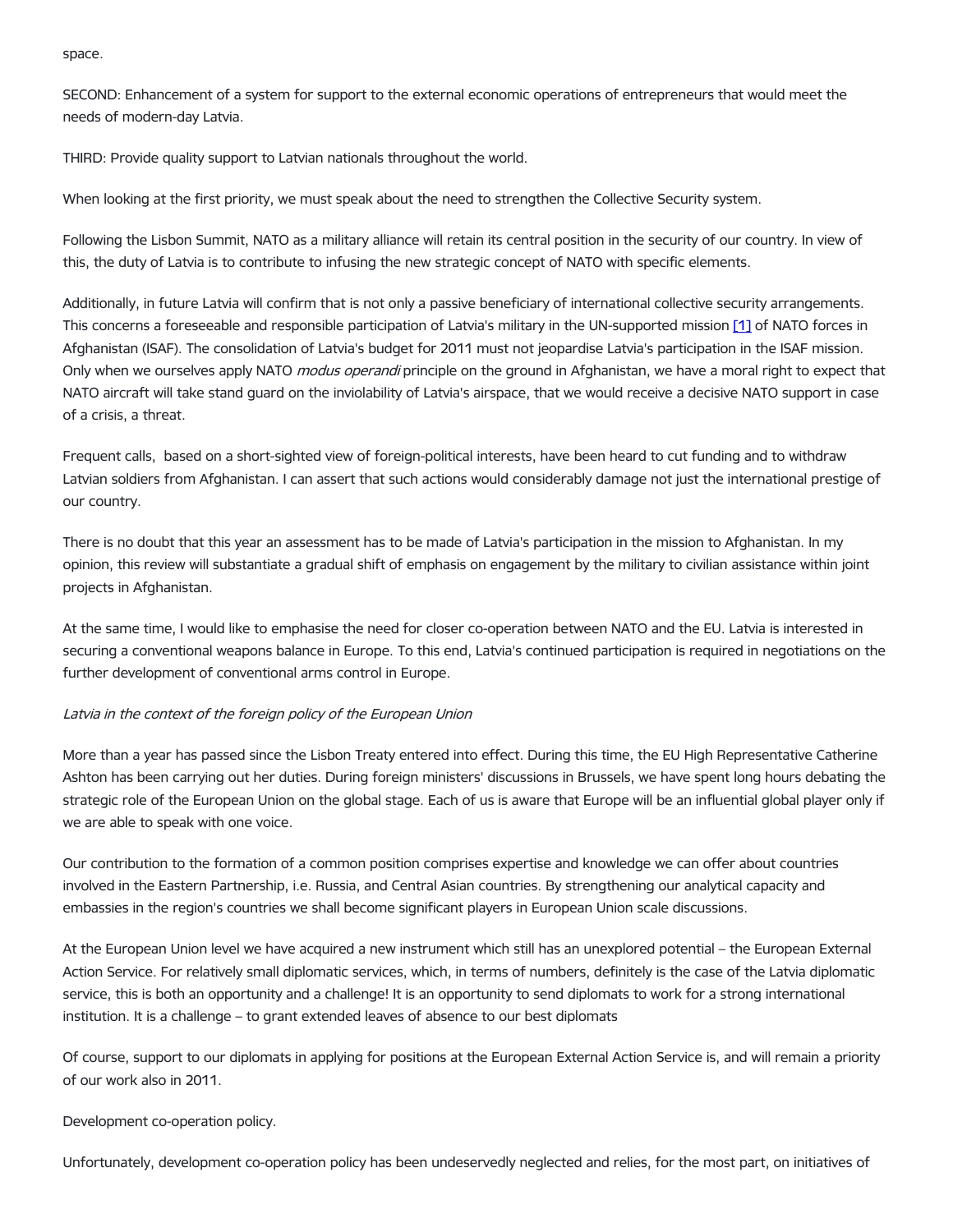non-governmental organisations in the implementation of specific projects. We must be aware that development co-operation policy is a vital foreign policy instrument. Being fully aware of the economic and financial situation in the country, I hope that, when adopting the law on next year's budget, we shall be able to take a long-term perspective.

## Preparation for Latvia's Presidency of the European Union in 2015

Time and again, statements appear that no major challenges remain after accession to the European Union and NATO. I cannot but disagree. Presidency of the European Union is simultaneously an opportunity and a responsibility. For six months, Latvia will be responsible for successful functioning of the European Union; this will be our opportunity to facilitate resolution of certain issues in the common interest of Europe, to raise the profile of Latvia not only on the European, but also on a much wider scale. The Foreign Ministry has produced, and is preparing for submission to the Cabinet of Ministers an operational plan with specific actions to be taken during 2011 and in the following years. As early as this year, the process of training experts has to be elaborated in detail, the best funding model needs to be found for providing the required information technology infrastructure, and Latvia's priorities for the presidency period must be discussed. In order to have a both a qualitative and quantitative impact on processes in the European Union, we shall have to rely upon the entire intellectual potential of our public administration, the academic environment, the Parliament, the non-governmental sector. A secretariat for preparation of the Latvian Presidency is to be launched this year in September, and will take over the management of this process.

The participation of Latvia in European Union policy- and decision-making

Highly esteemed members of the Saeima,

For a number of years now, the European Union issues have ceased to be foreign policy matters and have turned into a logical part of domestic policy and are its continuation. The Foreign Ministry has been entrusted with a co-ordination function.

Our successful participation in shaping European Union policies depends on a number of factors:

- A precise and timely vision on the development of sectoral policies in Latvia;
- An ability to see Latvia's place and interests in a European perspective;
- Close co-operation among experts, sectoral associations, ministers, deputies, MEPs.

In Europe 2001 discussion in 2010 was largely devoted on how to handle the after-effects of the global financial and economic crisis, what measures should be taken in order to prevent their future reoccurrence. Not only that! As the result of a very precise and concerted action of all the involved institutions, Latvian diplomats and the Prime Minister's Office, the Council decided in May 2010 to deploy the office of the Body of European Regulators for Electronic Communications (BEREC Office) in Riga. This is the first EU level institution in Latvia.

In 2011, work will continue on the implementation of the European Semester, the development of the National Reform Programmes for implementation of the EU 2020 Strategy; agreements will have to be achieved concerning amendments to the Lisbon Treaty in order to establish a legal basis for the European Stability Mechanism.

I would like to direct your particular attention to the launching of negotiations in July on the Financial Framework for 2014-2020.

Already now, active discussions are taking place about changes in EU policies of importance to Latvia, such as the Cohesion Policy, the Common Agricultural Policy, transport, energy.

I would like to invite the line ministries, Saeima deputies and the competent committees alike to persist in their efforts to explain the needs, opinions, and interests of Latvia both to Commission services and to colleagues in other European Union Member States, and in the European Parliament.

# V SUPPORT FOR LATVIA'S ENTREPRENEURS IN INTERNATIONAL MARKETS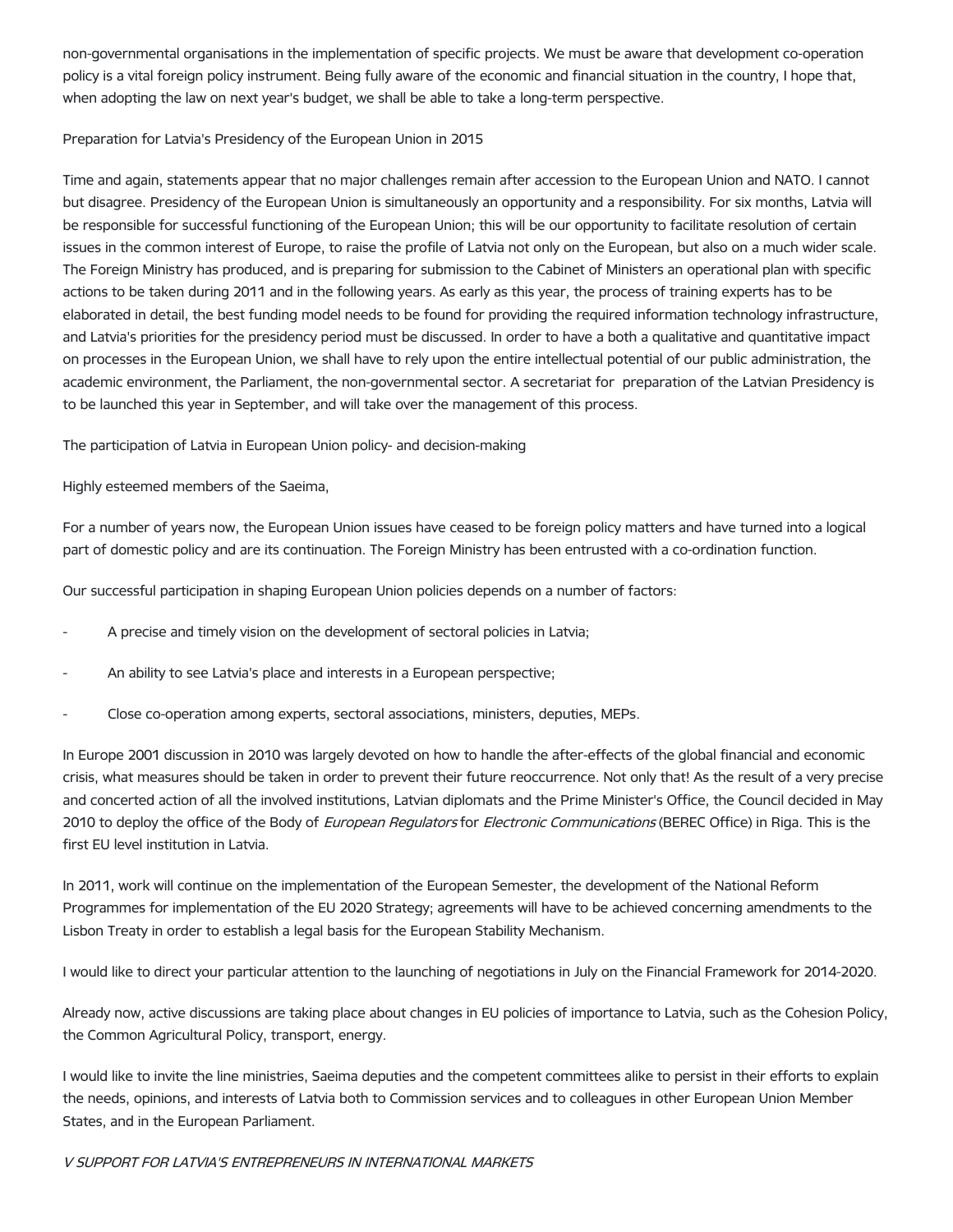The market of Latvia is small, with a limited scope for economic activities; trust has been lost during the economic crisis, and also budget consolidation measures have made attracting foreign investors difficult. Given the fact that the Foreign Service of Latvia has 44 diplomatic missions at its disposal, I believe that it is important for Latvian business people and for the organisations which represent them to be able to take a full advantage of the opportunities offered by the Foreign Service. This is a unique "support network of the business interests of Latvia", of which there is no equal either inside or outside of Latvia. Focused use should be made of this network when promoting Latvia's external economic activities, in developing contacts and in marketing. This undeniably is one of my priorities and is reflected in our Government Declaration.

As the result, the Ministries of Foreign Affairs and the Economy, as well as the Latvian Investment and Development Agency (LIAA) and business associations need to overcome prejudices, seek unexplored opportunities, consolidate their efforts and cooperation, and expand their scope of vision. Entrepreneurs' associations have to be engaged in a trilateral co-operation mechanism involving the Foreign Ministry, the Ministry of the Economy and the LIAA. This would allow better assessing the interests of our business people in new markets.

Towards this end, and in association with the Chamber of Commerce and Industry of Latvia, an 'Investment portfolio" is being compiled with a selection of a clear offer targeted at a specific market, or of investment projects. Other sectoral associations must also be engaged in a similar manner. Such an approach will provide an important justification for expanding in future our network of embassies.

# VI REGIONAL CO-OPERATION INITIATIVES AND RELATIONS WITH NEIGHBOURING COUNTRIES

## Ladies and gentlemen,

Notwithstanding the ever-increasing extent of Latvia's interests, competence and activities in distant regions throughout the world, activities the policies of our country in our immediate neighbourhood, both within the EU and on a bilateral basis, will remain in future to be particularly important. Thus, in addition to elaboration of the EU Baltic Sea Region Strategy, we consider as equally significant the EU Eastern Partnership policy which facilitates co-operation with Ukraine, Moldova, Azerbaijan, Georgia, Armenia, and Belarus. I intend to visit all of these countries, except Belarus, in advance of the EU Budapest Summit in May of this year, in order better to understand their needs as well as the opportunities for Latvia to co-operate with these countries in the context of EU values and market economic issues. Co-operation with these, as well as with Central Asian countries is of particular importance in the framework of EU Development Policy.

However, at the same time Latvia is, and will remain to be an active partner co-operating with the Nordic and other Baltic countries. This co-operation is an expression of our identity and relates to our economic growth and long-term security. It is in the interests of Latvia to strengthen co-operation in this, our immediate neighbourhood. This is particularly important since the present extent of integration of the Nordic and Baltic countries is an unprecedented phenomenon in our history and there is a need to develop co-operation projects that will bring us together even closer. In this respect, the foreign policy of the restored Republic of Latvia has been much more successful than that implemented during the time of Z. Meierovics, when the Republic faced insurmountable barriers to developing close ties among the Baltic States.

Consequently, we must dispense with the pre-election rhetoric expressed by a number of Latvian politicians about "the Latvian financial occupation", unsound investment policies of Scandinavian banks, as well as desist from unjustified criticism of my distinguished Swedish colleague, Karl Bildt. It is important to intensify regional co-operation , to exploit the possibilities offered by the free market and actively to profit from these activities. Estonia, our neighbor, has joined the euro zone and has set us a good example in this respect.

The advantages of the common market should be used effectively and regional administrative barriers should be eliminated. The report of last year on how NB8 cooperation has improved contains 16 specific near-term recommendations. The recent joint announcement on the post-election situation in Belarus made by myself and the Danish Minister for Foreign Affairs, Lene Espersen, represents implementation of these recommendations.

One typical difficulty experienced within the co-operation framework of both the NB8 and the Baltic States is the occasional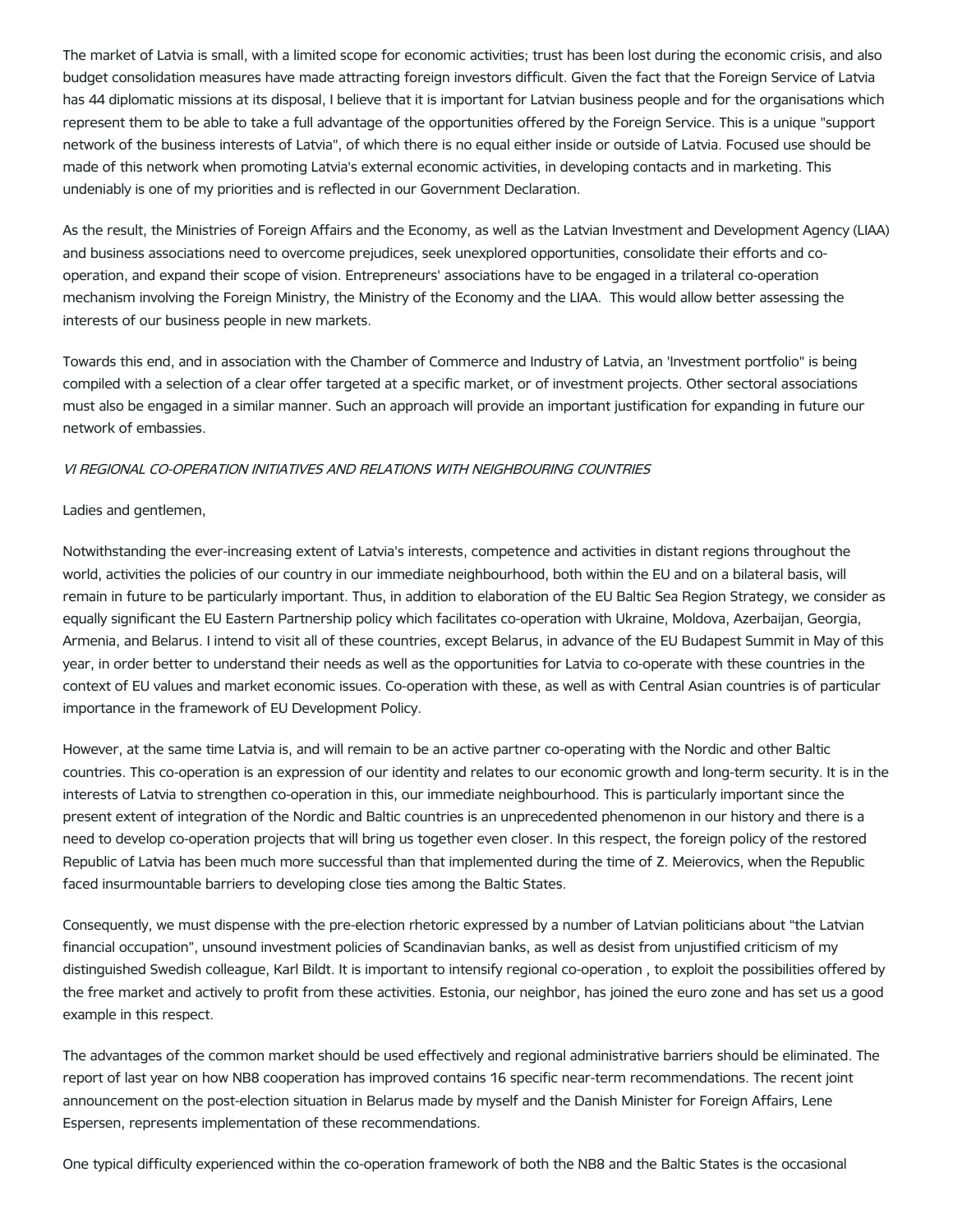inability to see beyond narrow national short-term interests so as to perceive common long-term benefits. The field of energy policy clearly demonstrates these difficulties. In this regard, an agreement on common regional interests within the EU appears to be in place; however, due to obstacles that are more or less visible, development of joint projects has been unforgivably slow. Were greater solidarity be reached among our neighbouring states it would definitely yield a positive impact upon each state separately, and on the overall regional economic situation in the Baltic Sea region.

I shall address for completeness the importance of Latvia's long-standing and close relationship with Germany and Poland, the great states of our region. I am gratified to be able to say that today our relationship with these states has attained a new quality. The visits by German Chancellor Angela Merkel and Polish President Komarowsky to Latvia last autumn bear witness to this. Our attention on future co-operation with these states will be focussed on strengthening economic ties between them and Latvia. Regular consultations at the highest political level, and also at expert level, will be of utmost importance when harmonising with these significant partners Latvia's standpoint on critical issues placed on the agenda of the EU and that of other international organizations.

## USA:

Engagement with the USA thus far has had a vital impact upon regional stability and on its strategic development. The foreign policy of Latvia will be directed towards raising the visibility of links with the USA with the Baltic Sea region, and with Latvia not only in relation to traditional security issues, but also in such fields as education, the economy and culture. Therefore, one of the important tasks for Latvia in the field of education is to make use of possibilities opened up last year by the initiative of the USA Baltic Independence Foundation. This initiative provides the possibility for our students to study in the best USA universities on the condition of returning home to Latvia after graduation. We are also interested in the USA presence when developing the energy sector in the Baltic region. Thus, we shall strive to establish tangible co-operation in the field of energy.

The neighbouring countries Russia and Belarus, their political and economic processes are very important to Latvia in the context of the aforementioned relationship.

#### Russia

Active diplomatic efforts over the past year have resulted in signature of several bilateral framework documents with Russia; additional cooperation between our countries is expected. Positive results were achieved due to developments in the strategic environment of the relationship between the West and Russia; additionally, through successful implementation by Latvia of a consistent foreign policy. Our greatest success in the evolving relationship with our neighbouring state has been the official visit of our State President in Russia.

The Treaty on avoiding double taxation and other Agreements recently signed, as well as their implementation in future open up new opportunities for businesses development and co-operation in a number of areas. It is essential to note that the visit of State President Valdis Zatlers has changed the atmosphere of the Latvian–Russian relationship. It has also opened up possibilities for dialogue on historical issues related to the recent totalitarian period. Improved access to Russian archives shall serve as an indicator of the degree of openness on the part of Russia. Latvia will search possibilities for its participation in the EU-Russia Partnership Modernisation programme, with a view to referring modernisation to all spheres of public life, not merely the transfer of Western technology. Cooperation between EU and Russia based on a legally binding cooperation agreement is necessary that these aims be achieved. It is in Latvia's best interests to see Russia join the World Trade Organization.

#### Belarus

Regrettably, the Presidential election in Belarus held in December last year, and the related violence directed at political opponents has had a significant detrimental effect on the political relationship between Belarus and democratic countries. As a result EU is assessing and reviewing its "critical dialogue" policies towards Belarus. The position of Latvia has been clear and unequivocal from the outset: all political prisoners should be released immediately. Latvia will support the EU collective decision on Belarus, facilitate simplification of travel arrangements for ordinary citizens and students from Belarus to come to the EU, and lend its support for strengthening democracy and civil society.